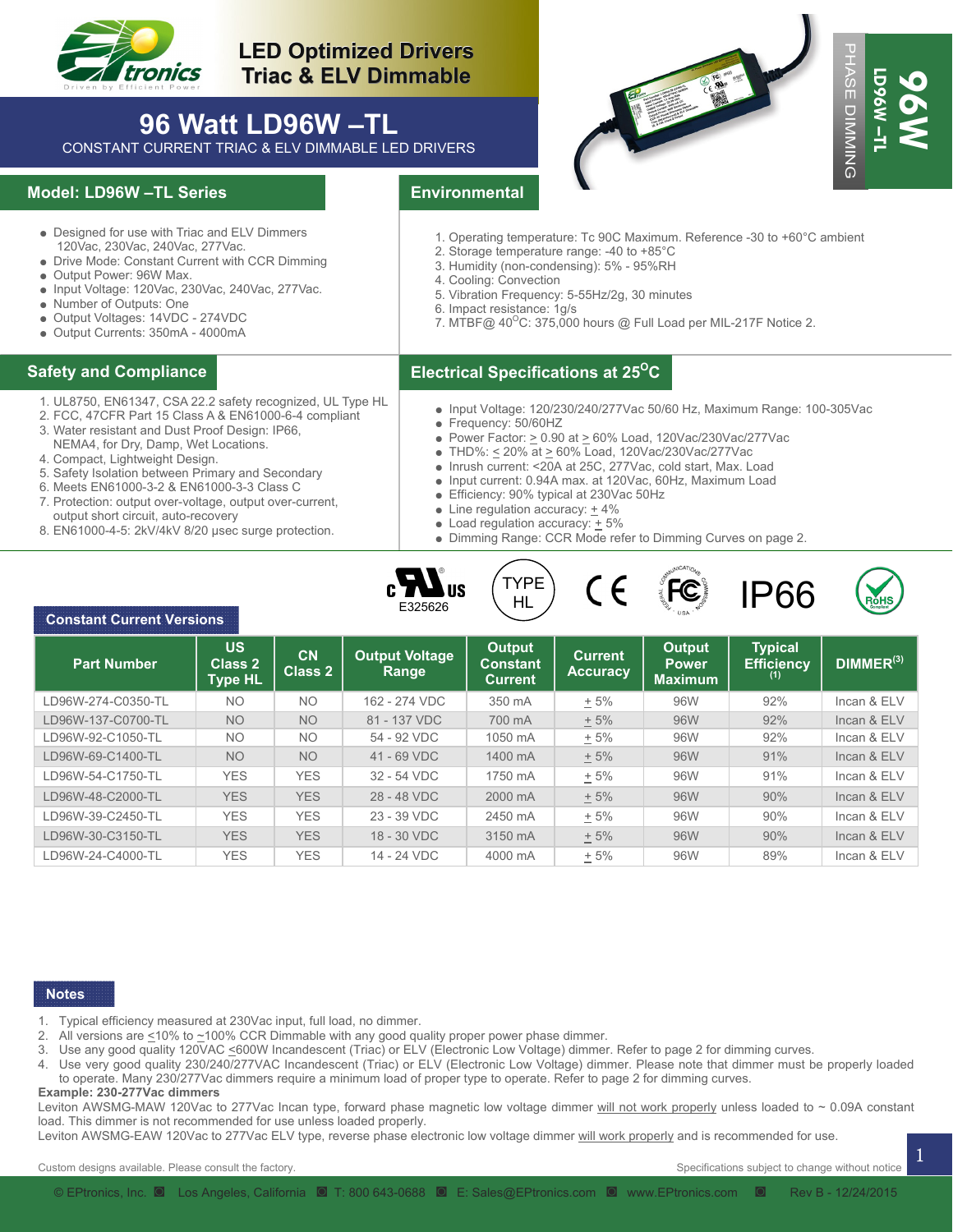

**96 Watt LD96W –TL**  CONSTANT CURRENT TRIAC & ELV DIMMABLE LED DRIVERS

**Typical Dimming Curve:** 

**96W** 

**LD96W –TL** 





#### **%Output Current vs. Conduction Angle in Degrees**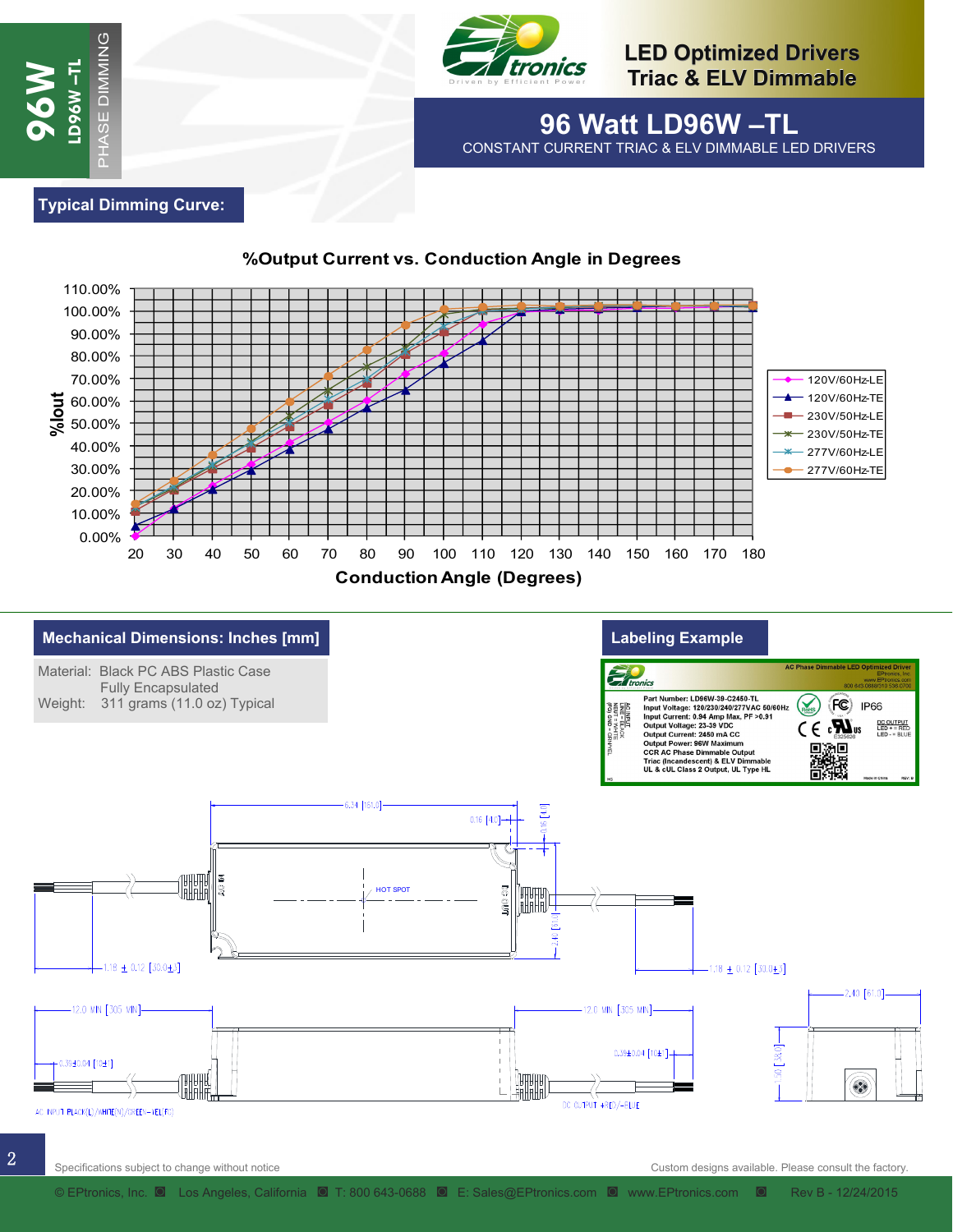

# **96 Watt LD96W –TL**

CONSTANT CURRENT TRIAC & ELV DIMMABLE LED DRIVERS

#### **Input Specifications**

| <b>Parameter</b>       | Min.    | Typ. | Max.         | <b>Notes/Conditions</b>                                                           |
|------------------------|---------|------|--------------|-----------------------------------------------------------------------------------|
| Input Voltage          | 100 Vac |      | 305 Vac      | 120, 230, 240, 277 Vac Nominal Values                                             |
| Input Frequency        | 47 Hz   |      | 63 Hz        | 50/60Hz Nominal                                                                   |
| Input AC Current       |         |      | 1.14A        | Measured at 100Vac/60Hz Input, Output Full load.                                  |
|                        |         |      | 0.94A        | Measured at 120Vac/60Hz Input, Output Full load.                                  |
|                        |         |      | 0.49A        | Measured at 230Vac/60Hz Input, Output Full load.                                  |
| Inrush Current (Peak)  |         | 14A  | 20A          | Measured at 277Vac/60Hz Input, Output Full Load, Ta 25 <sup>o</sup> C, Cold Start |
| Inrush Current $(I2t)$ |         |      | 0.15 $A^2$ s | 50% Ipeak duration $\sim$ 750 µsec (1/2*Ip <sup>2*</sup> t)                       |
| Leakage Current        |         |      | 0.28mA       | Measured at 120Vac/60Hz Input, Output Full load.                                  |
|                        |         |      | 0.75mA       | Measured at 277Vac/60Hz Input, Output Full load.                                  |
| <b>THD</b>             |         |      | 20%          | Measured at 120, 230, 277Vac Input, Output >60% Load                              |
| Power Factor (PF)      | 0.90    |      |              | Measured at 120, 230, 277Vac Input, Output >60% Load                              |

#### **Output Specifications**

| <b>Parameter</b>           | Min.      | Typ.      | Max.      | <b>Notes/Conditions</b>                                                                               |
|----------------------------|-----------|-----------|-----------|-------------------------------------------------------------------------------------------------------|
| DC Output Voltage          | Per Table |           | Per Table | Per Tables on Page 1                                                                                  |
| DC Output Constant Current | -5%       | Per Table | $+5%$     | Per Tables on Page 1                                                                                  |
| <b>Output Power</b>        |           |           | Per Table | Per Tables on Page 1                                                                                  |
| Ripple & Noise (Vpk-pk)    |           |           | 20% Vo    | 20 MHz BW, Full load output in parallel with 0.1 µF ceramic & 10 µF<br>Electrolytic.                  |
| Ripple (lpk-pk)            |           |           | 50% lo    | 20 MHz BW, Full load output in parallel with 0.1 µF ceramic & 10 µF<br>Electrolytic. 120 Hz component |
| Start-up Time              |           | 700 mS    | 1000 mS   | Measured at 120Vac/60Hz Input, Output Full load.                                                      |
| Hold-up Time               |           | 30 mS     |           | Typical @ 277Vac Input, Output Full load.                                                             |

#### **Environmental Specifications**

| <b>Parameter</b>           | Min.             | Typ. | Max.                     | <b>Notes/Conditions</b>                                             |
|----------------------------|------------------|------|--------------------------|---------------------------------------------------------------------|
| Case Temperature (Tc)      | -30 $^{\circ}$ C |      | +90 $\degree$ C          | Measured at location specified on case.                             |
|                            |                  |      |                          |                                                                     |
| Operating Temperature (Ta) | -30 $^{\circ}$ C |      | +60 $\degree$ C          | This is a reference range. Tc controls temperature range.           |
| Storage Temperature (Ts)   | -40 $^{\circ}$ C |      | +85 $\mathrm{^{\circ}C}$ | Non operating temperature range.                                    |
| <b>Operating Humidity</b>  |                  |      | 95% RH                   | Relative Humidity, non-condensing.                                  |
| Vibration                  | 5 Hz             |      | 55 Hz                    | 2G, 10 minutes/1 cycle, period 30 minutes, each along X, Y, Z axis. |
| MTBF                       | 342.000<br>Hours |      |                          | MIL-HDBK-217F Notice 2, Ta = 25C, Output Full Load.                 |

### **Protection Specifications**

| <b>Parameter</b>           | Min. | Typ. | Max.    | <b>Notes/Conditions</b>                          |
|----------------------------|------|------|---------|--------------------------------------------------|
| Output Short Circuit (SCP) |      |      |         | No Damage, Auto recovery after short is removed. |
| Output Over Current (OCP)  |      |      | +8% lo  | Constant Current Limiting circuit.               |
| Output Over Voltage (OVP)  |      |      | 120% Vo | No Damage, Auto recovery after fault is removed. |

Custom designs available. Please consult the factory. Specifications subject to change without notice consult the factory.

3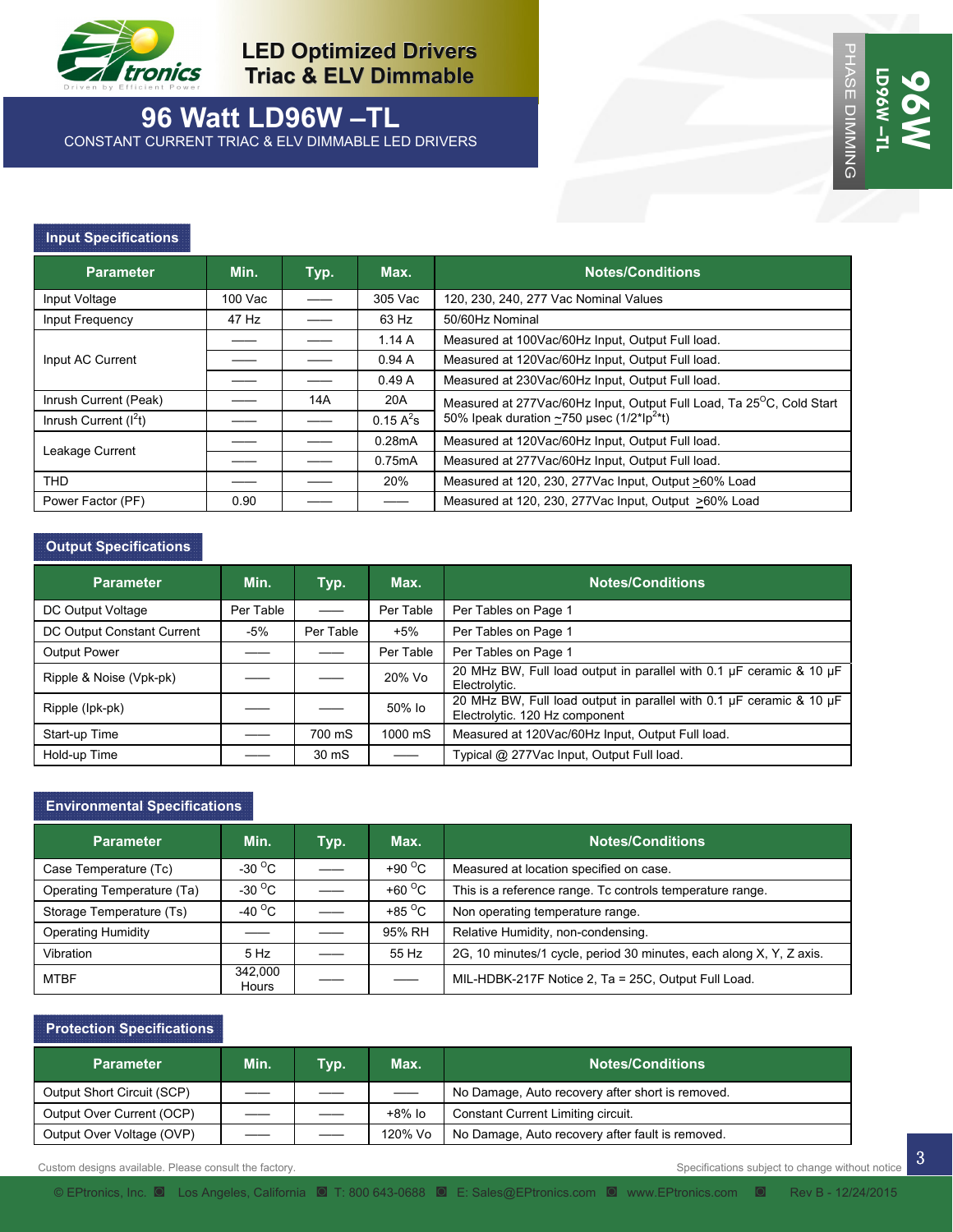

# **96 Watt LD96W –TL**

CONSTANT CURRENT TRIAC & ELV DIMMABLE LED DRIVERS

#### **Safety Compliance**

| <b>Safety</b>               | Notes/Standards                                                                                   |  |  |  |
|-----------------------------|---------------------------------------------------------------------------------------------------|--|--|--|
| UL/CUL                      | UL8750, UL1310 for UL Class 2 & CAN/CSA C22.2 No. 250.13, UL Type HL                              |  |  |  |
| Withstand Voltage           | Input to Output: 3750 Vac                                                                         |  |  |  |
| <b>Isolation Resistance</b> | Input to Output: >100 M $\Omega$ , 500VDC @ 25 <sup>o</sup> C, 70 % RH                            |  |  |  |
| Dimming Circuit             | Dimmable by Forward Phase (Incan) or Reverse Phase (ELV) dimmers. Dimmer must be properly loaded. |  |  |  |

#### **EMC Compliance**

| <b>Standard</b>    | <b>Notes/Conditions</b>                                                                                                                                                                                                                                                                    |  |  |  |  |
|--------------------|--------------------------------------------------------------------------------------------------------------------------------------------------------------------------------------------------------------------------------------------------------------------------------------------|--|--|--|--|
| FCC, 47CFR Part 15 | Class A                                                                                                                                                                                                                                                                                    |  |  |  |  |
| EN 61000-6-4       | Electromagnetic compatibility (EMC) - Part 6-4: Generic standards - Emission standard for industrial environments                                                                                                                                                                          |  |  |  |  |
| EN 61000-3-2       | Part 3-2: Limits for harmonic current emissions Class C, >80% Rated Power                                                                                                                                                                                                                  |  |  |  |  |
| EN 61000-3-3       | Part 3-3: Limitation of voltage changes, voltage fluctuations and flicker.                                                                                                                                                                                                                 |  |  |  |  |
| EN 61000-4-5       | Part 4-5: Surge Immunity test, 2 kV L-N, 4 kV L-FG & N-FG                                                                                                                                                                                                                                  |  |  |  |  |
| Energy Star        | Energy Star transient protection: Ballast or driver shall comply with ANSI/IEEE C62.41.1-2002 and ANSI/IEEE<br>C62.41.2-2002, Category A operation. The line transient shall consist of seven strikes of a 100 kHz ring wave, 2.5 kV<br>level, for both common mode and differential mode. |  |  |  |  |

#### **Power Factor Curves (Typical) - Direct Connect to AC (No Dimmer)**

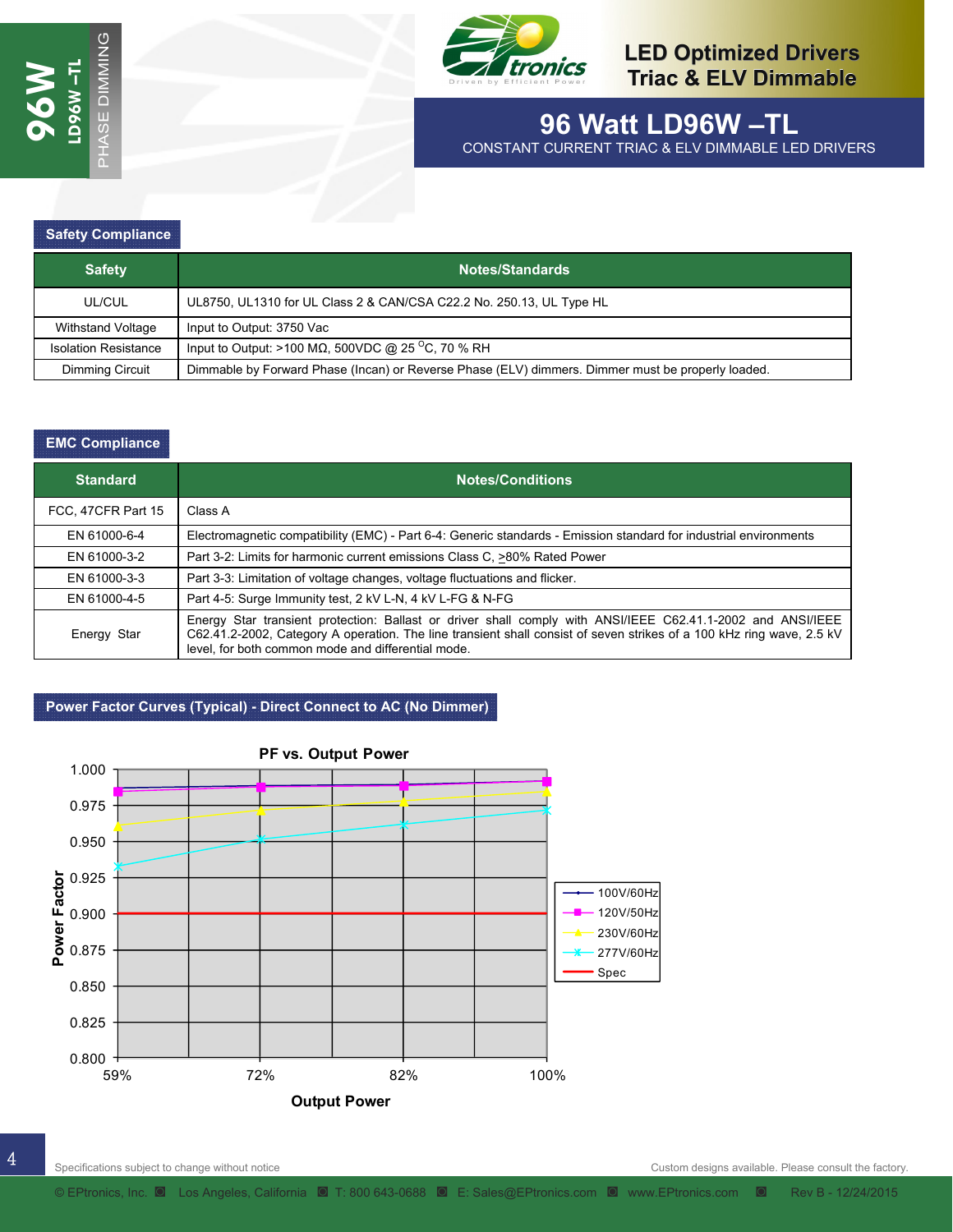

**96 Watt LD96W –TL**  CONSTANT CURRENT TRIAC & ELV DIMMABLE LED DRIVERS

 **THD Curves (Typical) - Direct Connect to AC (No Dimmer)** 



**Output Power**





Custom designs available. Please consult the factory. Specifications subject to change without notice

PHASE DIMMING

PHASE DIMMING

**LD96W –TL** 

**L-M9601** 

**96W** 

5